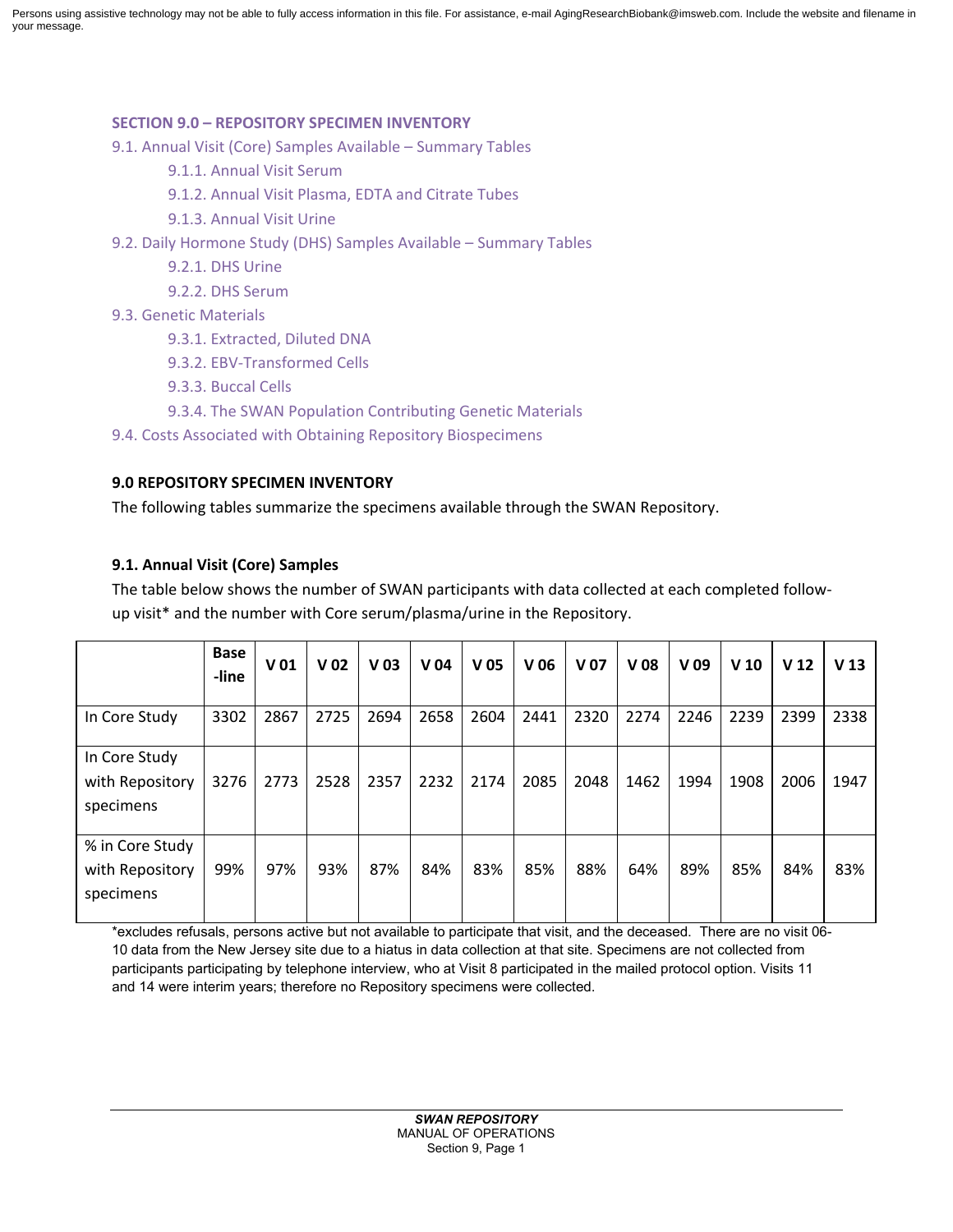| <b>Visit</b> | Material type | Vial<br>status | <b>Vial Count</b> | Women<br>with<br>Serum | <b>Avg Vials</b><br>Per<br>Woman | Avg Vial<br>Volume<br>(mL) |
|--------------|---------------|----------------|-------------------|------------------------|----------------------------------|----------------------------|
| 00           | Serum         | In.            | 13,903            | 3269                   | 4                                | 1.1                        |
| 01           | Serum         | In.            | 24,490            | 2723                   | 9                                | 0.59                       |
| 02           | Serum         | In             | 40,662            | 2518                   | 13                               | 0.58                       |
| 03           | Serum         | In             | 34,313            | 2346                   | 14                               | 0.58                       |
| 04           | Serum         | In             | 31,534            | 2278                   | 12                               | 0.60                       |
| 05           | Serum         | In             | 30,843            | 2188                   | 12                               | 0.62                       |
| 06           | Serum         | In             | 30,099            | 2096                   | 13                               | 0.63                       |
| 07           | Serum         | In             | 31,026            | 2064                   | 14                               | 0.61                       |
| 08           | Serum         | In             | 24,161            | 1471                   | 15                               | 0.64                       |
| 09           | Serum         | In             | 29,884            | 2046                   | 14                               | 0.65                       |
| 10           | Serum         | In             | 32,364            | 1916                   | 14                               | 0.61                       |
| 12           | Serum         | In             | 24,619            | 1995                   | 12                               | 0.52                       |
| 13           | Serum         | In.            | 30,370            | 1900                   | 16                               | 0.59                       |
| 15           | Serum         | In             | 4,841             | 725                    | 7                                | 0.49                       |

9.1.1. Available Serum from SWAN Core, as of **MARCH 1, 2016**

*Total serum vials* 383,109

#### 9.1.2. Available Plasma (EDTA and Citrated) from SWAN Core, as of **MARCH 1, 2016**

| <b>Visit</b> | Material type      | Vial<br>status | Vial<br>Count | Women<br>with<br>Plasma | <b>Avg Vials</b><br>Per<br>Woman | Avg Vial<br>Volume<br>(mL) |
|--------------|--------------------|----------------|---------------|-------------------------|----------------------------------|----------------------------|
| 00           | <b>EDTA PLASMA</b> | In.            | 3179          | 3151                    | $\mathbf{1}$                     | 1.3                        |
| $01*$        | <b>EDTA PLASMA</b> | In             | 2796          | 2701                    | $\mathbf{1}$                     | 1.0                        |
| $02*$        | <b>EDTA PLASMA</b> | In             | 6130          | 2229                    | 3                                | 1.0                        |
| $03*$        | <b>EDTA PLASMA</b> | In.            | 2242          | 2231                    | $\mathbf{1}$                     | 1.1                        |
| 04*          | <b>EDTA PLASMA</b> | In.            | 4378          | 2262                    | $\overline{2}$                   | 1.0                        |
| $05*$        | <b>EDTA PLASMA</b> | In.            | 2242          | 2126                    | $\mathbf{1}$                     | 1.0                        |
| 06*          | EDTA PLASMA        | In             | 4001          | 2066                    | $\overline{2}$                   | 1.0                        |
| $07*$        | <b>EDTA PLASMA</b> | In             | 2770          | 1878                    | $\mathbf{1}$                     | 1.0                        |
| 08*          | EDTA PLASMA        | In.            | 4059          | 1370                    | 3                                | 1.0                        |
| 09*          | <b>EDTA PLASMA</b> | In             | 3638          | 1833                    | 3                                | 1.0                        |
| $10*$        | <b>EDTA PLASMA</b> | In.            | 3899          | 1858                    | 3                                | 1.0                        |
| 12           | <b>EDTA PLASMA</b> | In             | 2992          | 1522                    | $\overline{2}$                   | 1.0                        |
| 13           | EDTA PLASMA        | In             | 3568          | 1812                    | $\overline{2}$                   | 1.0                        |
| 15           | <b>EDTA PLASMA</b> | In             | 5084          | 739                     | $\overline{7}$                   | 0.5                        |
|              | _ _ _              |                |               |                         |                                  |                            |

*Total EDTA plasma vials* 50,978

\*All Repository EDTA plasma from Visit 01-10 are samples recovered from MRL.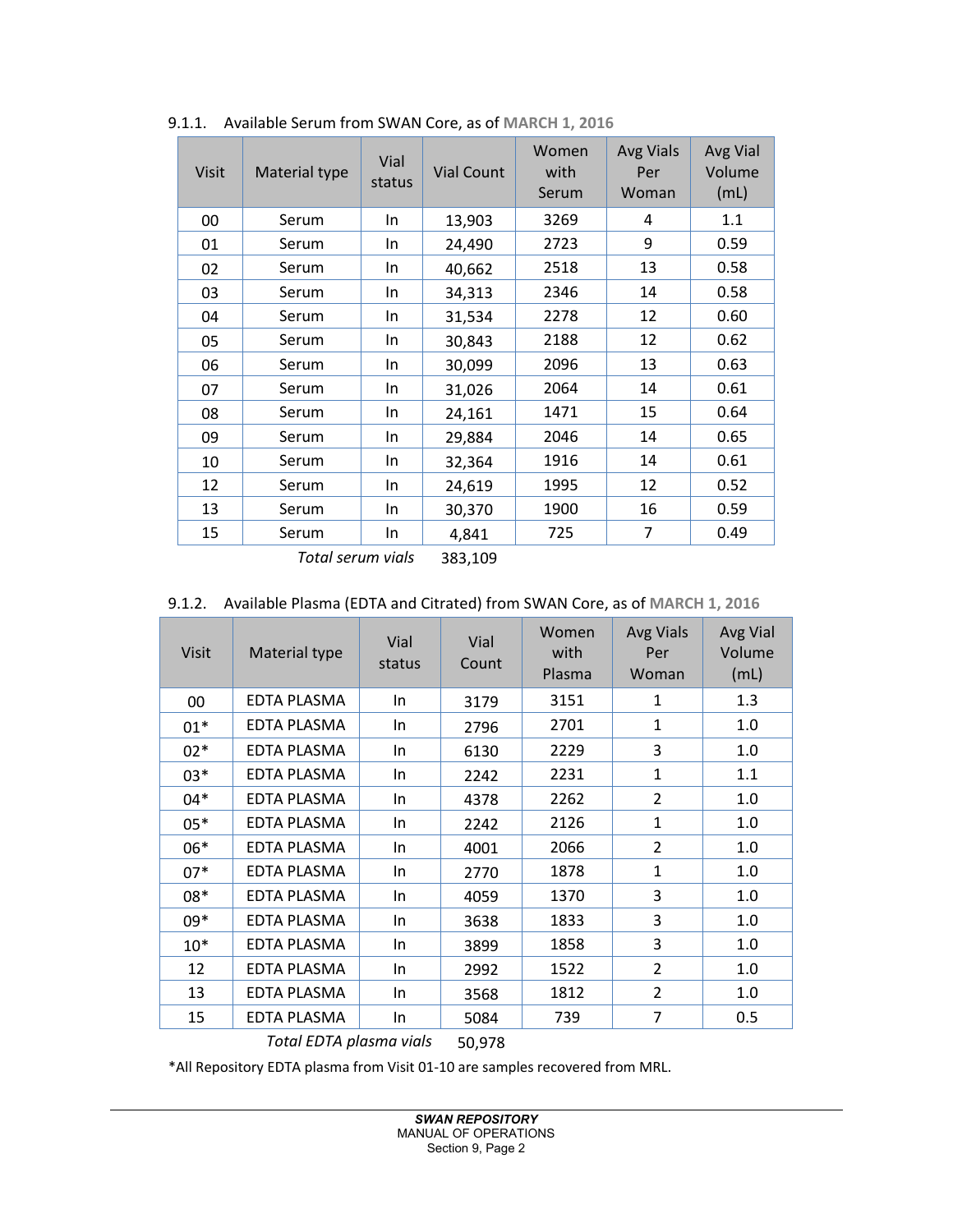| <b>Visit</b> | Material type  | Vial<br>status | Vial<br>Count | Women<br>with<br>Plasma | <b>Avg Vials</b><br>Per<br>Woman | Avg Vial<br>Volumes<br>(mL) |
|--------------|----------------|----------------|---------------|-------------------------|----------------------------------|-----------------------------|
| 00           | Citrate PLASMA | In.            | 3183          | 3167                    | 1                                | 1.2                         |
| 01           | Citrate PLASMA | In.            | 9534          | 2697                    | 4                                | 0.9                         |
| 02           | Citrate PLASMA | In.            | 9275          | 2492                    | 4                                | 0.6                         |
| 03           | Citrate PLASMA | In.            | 6765          | 2326                    | 3                                | 0.5                         |
| 04           | Citrate PLASMA | In.            | 6344          | 2158                    | 3                                | 0.5                         |
| 05           | Citrate PLASMA | In.            | 6218          | 2089                    | 3                                | 0.5                         |
| 06           | Citrate PLASMA | In.            | 5930          | 2021                    | 3                                | 0.5                         |
| 07           | Citrate PLASMA | In.            | 5827          | 1983                    | 3                                | 0.5                         |
| 08           | Citrate PLASMA | In.            | 5438          | 1449                    | 4                                | 0.6                         |
| 09           | Citrate PLASMA | In.            | 7453          | 1970                    | 4                                | 0.6                         |
| 10           | Citrate PLASMA | In.            | 7389          | 1890                    | 4                                | 0.6                         |
| 12           | Citrate PLASMA | In.            | 5963          | 1979                    | 3                                | 0.5                         |
| 13           | Citrate PLASMA | In.            | 5398          | 1847                    | 3                                | 0.5                         |
| 15           | Citrate PLASMA | In             | 2195          | 744                     | 3                                | 0.5                         |

*Total Citrate plasma vials* 86,912

# 9.1.3. Available Urine from SWAN Core, as of **MARCH 1, 2016**

| <b>Visit</b> | Material type | Vial<br>status | Vial<br>Count | Women<br>with Urine | <b>Avg Vials</b><br>Per<br>Woman | Avg<br>Volume/<br>Vial (mL) |
|--------------|---------------|----------------|---------------|---------------------|----------------------------------|-----------------------------|
| 00           | Urine         | In             | 5345          | 2375                | $\overline{2}$                   | 0.95                        |
| 01           | Urine         | In             | 8199          | 2063                | 4                                | 1.00                        |
| 02           | Urine         | In             | 12551         | 1967                | 6                                | 0.51                        |
| 03           | Urine         | In             | 14555         | 1864                | 8                                | 0.63                        |
| 04           | Urine         | In.            | 13946         | 1814                | 8                                | 0.68                        |
| 05           | Urine         | In.            | 12323         | 1770                | $\overline{7}$                   | 0.70                        |
| 06           | Urine         | In             | 13911         | 1790                | 8                                | 0.69                        |
| 07           | Urine         | In.            | 13439         | 1751                | 8                                | 0.68                        |
| 08           | Urine         | In             | 9556          | 1251                | 8                                | 0.69                        |
| 09           | Urine         | In             | 14654         | 1655                | 9                                | 0.61                        |
| 10           | Urine         | In             | 14969         | 1698                | 9                                | 0.59                        |
| 12           | Urine         | In             | 13089         | 1639                | 8                                | 0.50                        |
| 13           | Urine         | In             | 12563         | 1573                | 8                                | 0.50                        |
| 15           | Urine         | In             | 1843          | 463                 | 4                                | 2.00                        |

*Total urine vials* 160,943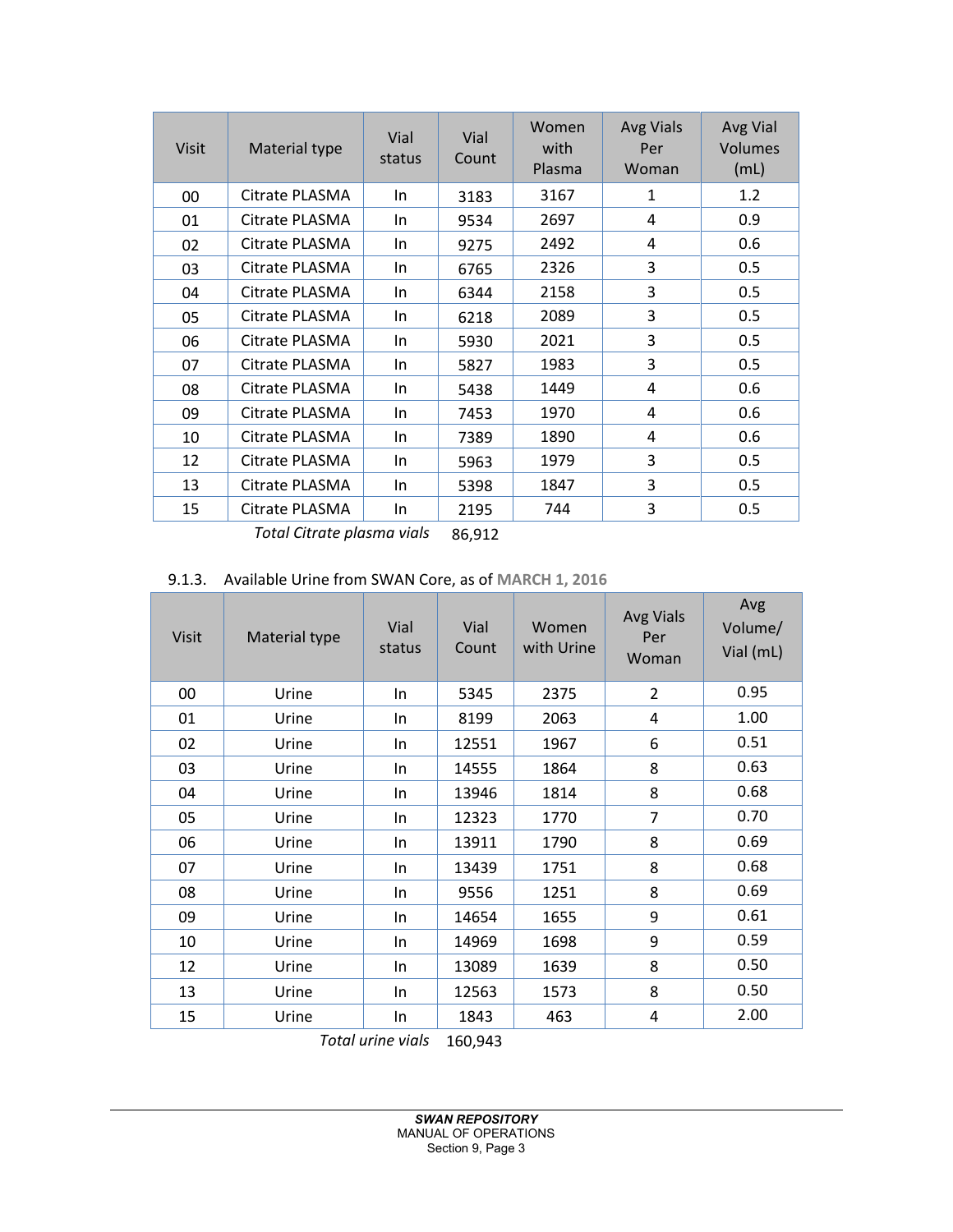# **9.2. Daily Hormone Study (DHS) Samples, collected 1997-2008**

9.2.1. DHS Urine

| <b>Visit</b>   | Material<br><b>Type</b> | Vials In | Women with<br><b>DHS Urine</b> | Avg large<br>vials per<br>woman (5mL) | Avg aliquoted tubes<br>per woman (0.5mL) |
|----------------|-------------------------|----------|--------------------------------|---------------------------------------|------------------------------------------|
| H1             | Urine                   | 280,276  | 884                            | 29                                    | 291 (10/day)                             |
| H <sub>2</sub> | Urine                   | 240,882  | 727                            | 31                                    | 306 (10/day)                             |
| H <sub>3</sub> | Urine                   | 202,897  | 645                            | 32                                    | 320 (10/day)                             |
| H4             | Urine                   | 128,094  | 539                            | 44                                    | 317 (7/day)                              |
| H <sub>5</sub> | Urine                   | 88,988   | 403                            | 35                                    | 326 (9/day)                              |
| H <sub>6</sub> | Urine                   | 60,754   | 271                            | 38                                    | 417 (11/day)                             |
| H7             | Urine                   | 8,274    | 208                            | 40                                    | not aliquoted                            |
| H <sub>8</sub> | Urine                   | 6,624    | 171                            | 39                                    | not aliquoted                            |
| H <sub>9</sub> | Urine                   | 4,534    | 124                            | 37                                    | not aliquoted                            |

 **1,021,323** 

# 9.2.2. DHS Serum

| <b>Visit</b>    | Material<br><b>Type</b> | Vials In | Women with<br><b>DHS Serum</b> | Avg Vial<br>Volume (mL) |
|-----------------|-------------------------|----------|--------------------------------|-------------------------|
| H1              | Serum                   | 4,652    | 888                            | 1.8                     |
| H <sub>2</sub>  | Serum                   | 3,771    | 725                            | 2.0                     |
| H <sub>3</sub>  | Serum                   | 3,419    | 644                            | 1.8                     |
| Н4              | Serum                   | 2,417    | 522                            | 1.6                     |
| H5              | Serum                   | 2,022    | 401                            | 0.5                     |
| H <sub>6</sub>  | Serum                   | 843      | 263                            | 0.5                     |
| <b>H7</b>       | Serum                   | 1,163    | 207                            | 0.5                     |
| Η8              | Serum                   | 876      | 166                            | 0.5                     |
| Н9              | Serum                   | 592      | 119                            | 0.5                     |
| H <sub>10</sub> | Serum                   | 342      | 84                             | 0.5                     |

 **1,021,323**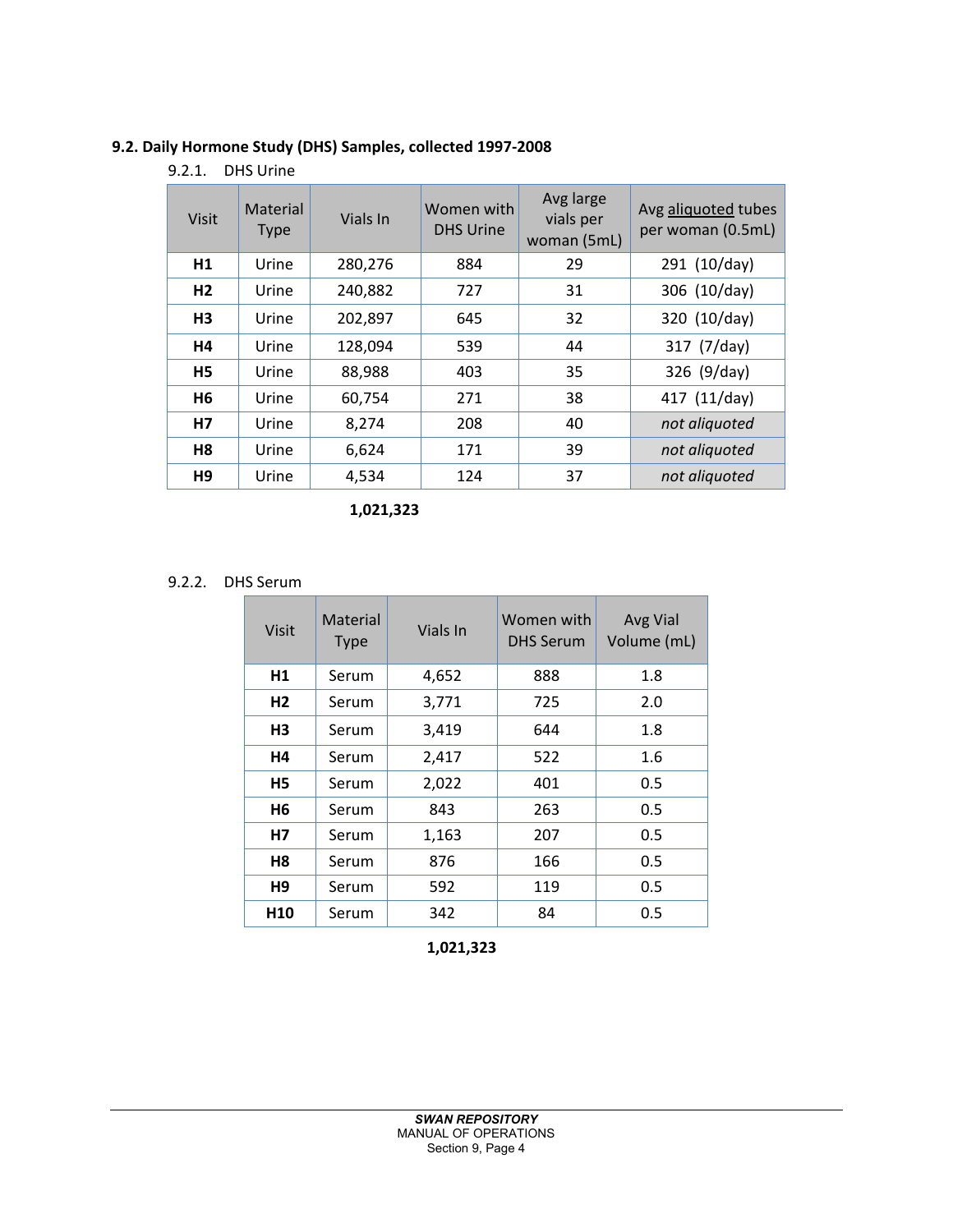# **9.3. Genetic Materials**

9.3.1. DNA

The SWAN Repository offers diluted extracted DNA to the scientific community. The DNA comes from EBV-transformed cells, see processing details in Section 4. The total volume of DNA per stock vial is 5µg. The vials are stored on VP-LN2 (liquid nitrogen vapor).

Because the DNA resource comes from renewable cells, and can be replenished, DNA is not considered Reserved. The number of SWAN participants who have DNA available is 1538.

# 9.3.2. EBV-Transformed Cells

The Epstein-Barr Virus-transformed, or immortalized, cell lines are also available to the scientific community. (See processing details in Section 4.)

# 9.3.3. Buccal Cells

The buccal cell samples collected during the special one-time collection are another source of DNA from the SWAN participants.

# 9.3.4. The SWAN Population with Genetic Materials

1538 women from the SWAN Study population have consented and contributed to the Repository DNA specimen bank. The race/ethnicity breakdown of the contributors is shown below. Note that no New Jersey site samples are included in any of the genetic materials (see comment in section 3.3.1).

| DNA Ethnic Breakdown |      |  |  |
|----------------------|------|--|--|
| <b>BLACK</b>         | 412  |  |  |
| CAUCA                | 807  |  |  |
| <b>CHINE</b>         | 151  |  |  |
| <b>JAPAN</b>         | 168  |  |  |
| <b>TOTAL</b>         | 1538 |  |  |